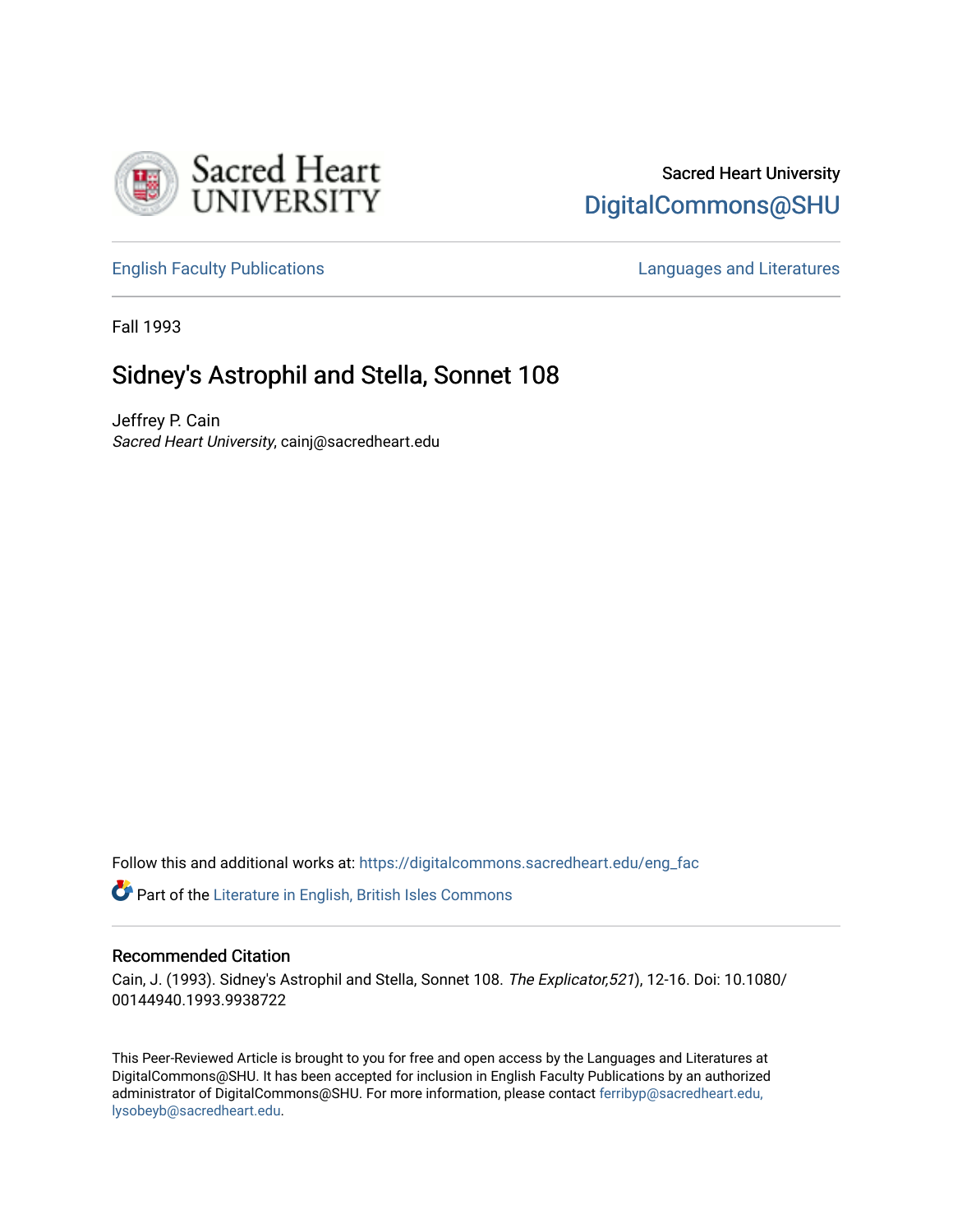Sidney's Astrophil and Stella, Sonnet 108. By Jeffrey P. Cain, University of Connecticut

When sorrow, using mine own fire's might, Melts down his lead into my boiling breast, Through that dark furnace to my heart oppressed There shines a joy from thee, my only light; But soon as thought of thee breeds my delight; And my young soul flutters to thee, his nest; Most rude despair, my daily unbidden guest, Clips straight my wings, straight wraps me in his night, And makes me then bow down my head, and say: "Ah, what doth Phoebus' gold that wretch avail Whom iron doors do keep from use of day?" So strangely, alas, thy works in me prevail, That in my woes for thee thou art my joy, And in my joys for thee my only annoy.

The final sonnet of Astrophil and Stella so offended the sensibilities of Sidney's early editors that they tried to supersede it by ending the sequence with two poems from the "Certain Sonnets" that Sidney's sister authorized in 1598, thus providing a "more satisfying" conclusion in which Astrophil could recant his adulterous love affair.[1] Although sonnet 108 is now considered to represent Sidney's final statement on the relationship of the two lovers, it remains largely ignored in most critical treatments of Astrophil and Stella. It is not enough simply to note that this poem ends the cycle with typically Petrarchan frustration and despair: An adequate appreciation of sonnet 108's textual complexity and depth rests on a thorough understanding of its unique alchemical and emblematic imagery (which has gone unnoticed by critics), as well as on a close reading of the sonnet's turn at line 1O.[2]

The opening of the poem strongly evokes the esoteric Renaissance science of alchemy by referring to melting lead, fire, and a "dark furnace," all required for alchemical practice. Alchemy, of course, was far more than a method for making gold; as Betty Jo Teeter Dobbs points out in The Foundations of Newton's Alchemy, the alchemist's own spiritual, moral, and emotional state was always implicated in the symbolic process of transformation (27). Sidney himself was well acquainted with the actual techniques, terms, and "hermetic" symbols of alchemy, because he was carefully trained in it by the foremost English alchemist and magus of his day, John Dee.[3] Given Sidney's literary talents, he would certainly have seen the rich possibilities for spiritual and emotional expression underlying alchemy's symbolic codes.

The first three lines of sonnet 108 bear out this conjecture, because Sidney makes the alchemical images internal to Astrophil. "Sorrow" appears as a personified emotion who uses Astrophil's "own fires might" to melt lead into the despairing lovers breast. The mythological and astrological figure most often connected with lead by the alchemists was Saturn, and something of the personified sense of "sorrow" in line one survives in our word "saturnine." Thus the spiritual essence of the melancholy and downcast Astrophil is imprisoned in a sealed alchemical furnace, or athanor, in which the fire of his own desire ironically serves as the agent to infuse saturnine lead into his heart or soul.

An understanding of the rest of the sonnet depends on a firm comprehension of Sidney's reference to the "wretch" in line 10. Given Astrophil's emotionally imprisoned and decidedly gloomy state, it is easy to mistake this wretch for the narrator of the poem, But the rest of the sonnets in Astrophil and Stella do not support such a reading. When Sidney refers to a wretch, he usually intends a pun on the surname of Lord Rich, the husband and, in a metaphorical sense, jailor of Penelope Devereux (who was of course the biographical Stella). Sonnet 24 makes the connection clear:

Rich fools there be, whose base and filthy heart Lies hatching still the goods wherein they flow; And damning their own selves to Tantal's smart,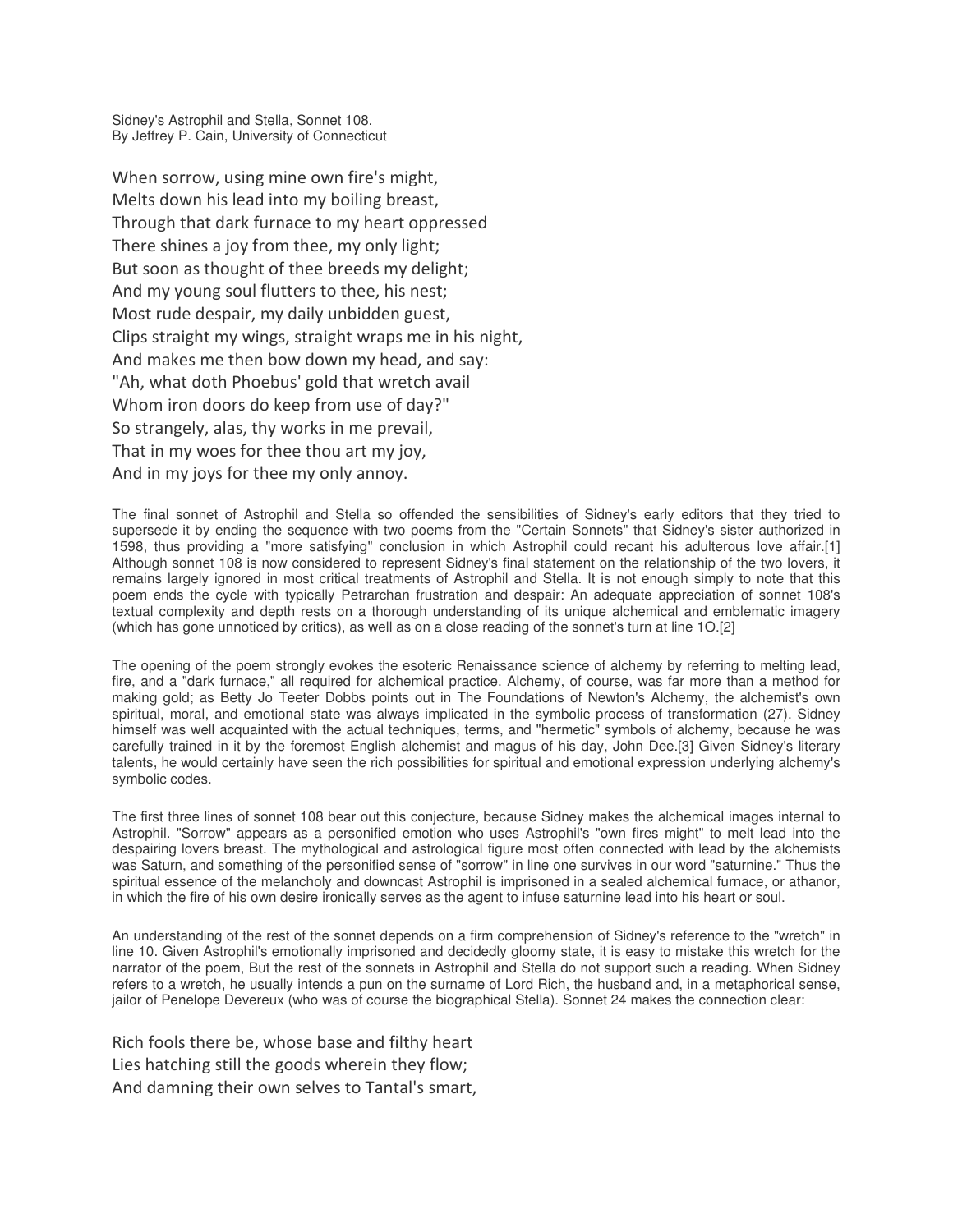## Wealth breeding want, more blessed, more wretched grow. (162)

To Lord Rich, Stella is just another of his many possessions, so he locks her away behind the "iron doors" mentioned in sonnet 108. Happiness, in the form of the blessed Stella, is within Rich's grasp, but the "rich fool" is distracted from it by his "base and filthy" desire for more wealth, and thus he grows more " wretched," condemning himself to the same fate as Tantalus. As sonnet 24 goes on to explain, the wretched Rich is "depriv'd of sweet but unfelt joys." With sonnet 24 as a gloss, then, the meaning of sonnet 108's turn at line 10 emerges clearly: Astrophil is really saying that his rival's love of material wealth ("Phoebus' gold") avails nothing because it causes Rich to ignore Stella and deny himself the "use of day": Stella's inward light.

Seeing Rich as Stella's keeper or captor therefore helps to illuminate the second quatrain of sonnet 108, which explores the tensions implicit in the lovers' forced separation from one another. Astrophil's remark, in line five, that the thought of Stella "breeds" his delight is yet another alchemical allusion, for alchemists often represented metals as vegetative or sexual in essence; the alchemical process was, in a sense, an effort to "breed" or grow metals into new forms.[4] The "breeding" image is quite appropriate to the brief moment of attempted ascendancy for Astrophil's soul, which in line six is metaphorically transmuted, or bred, into a bird. Elizabethan emblem books typically allegorized the soul as a human heart with wings, and thus the image of "fluttering" in line six neatly underscores Astrophil's aspiration to flight from the cauldron of his own emotions.[5] Fittingly, Stella becomes the winged soul's metaphorical "nest" Sonnet 108 and sonnet 24 are remarkably consistent in fine detail and in their use of analogy; not only do both poems contain puns on Rich/wretch, but they both use images of breeding. Just as the thought of Stella breeds Astrophil's delight, the thought of material wealth breeds Rich's "want."

In sonnet 108 then, there is a horizontal axis along which the thought of Stella-in the metaphorical form of lightpasses from her prison to Astrophil's; on a vertical axis, Astrophil's soul struggles to escape by ascending from the dungeon of his own "boiling breast." Much of Astrophil's frustration arises because the vertical motion of his soul's flight to Stella is hampered, weighed down by the alchemical lead that functions as a metaphor for melancholy and sorrow. Sidney truncates the transcendent images of soaring and light with the personification (somewhat reminiscent of Spenser) of "rude Despair," who, Astrophil says in line eight, "Clips straight my wings, straight wraps me in his night." Astrophil's fluttering heart is cut down and then condemned to the dark furnace, a feelingly painted hell of his own desire's making.

The last three lines of sonnet 108 are paradoxical and therefore somewhat enigmatic. Realizing that they are based upon an alchemical allusion, however, provides the clue to their meaning:

So strangely, alas, thy works in me prevail, That in my woes for thee thou art my joy, And in my joys for thee my only annoy. (211)

The various stages in the alchemical process were known as "works": the "work in red," or "great work," for example, which resulted in obtaining the Philosopher's Stone (Read 12). In keeping with the alchemical metaphor initiated in the first quatrain, Astrophil's love is compared to an alchemical "work" that prevails in the dark furnace of his breast. But there is an important qualifier. Although Stella's works do prevail, they prevail "strangely." Hence the chiastic form of the closing couplet and the paradoxical nature of its sentiment: in the curious alchemy of thwarted love, woe is transmuted into joy, joy into woeful annoyance.

Although part of the sense of frustration in sonnet 108 comes from the relation of Sidney's individual talent to the Petrarchan tradition, most of the "annoy" felt by readers (and editors) of this poem is generated by the figurative use of alchemical and emblematic language and symbols. A hint of recantation does emerge from the imagery, inasmuch as Astrophil sees that love's alchemy has miscarried in his case. At the closure of Astrophil and Stella, Sidney delineates the painful antithesis of the joyous transformation that is implicit in healthy and successful human love: sonnet 108 paints a dark speaking picture of failed spiritual and emotional alchemy.

#### NOTES

1. As late as 1965, David Kalstone invokes the two poems ("Thou Blind Marts Mark" and "Leave Me, O Love") from "Certain Sonnets of Sir Philip Sidney Never Before Printed" to provide what he sees as a "fitting conclusion" to Astrophil and Stella (178). The 1962 edition of Sidney's work, by W. A. Ringler, establishes sonnet 108 as the final